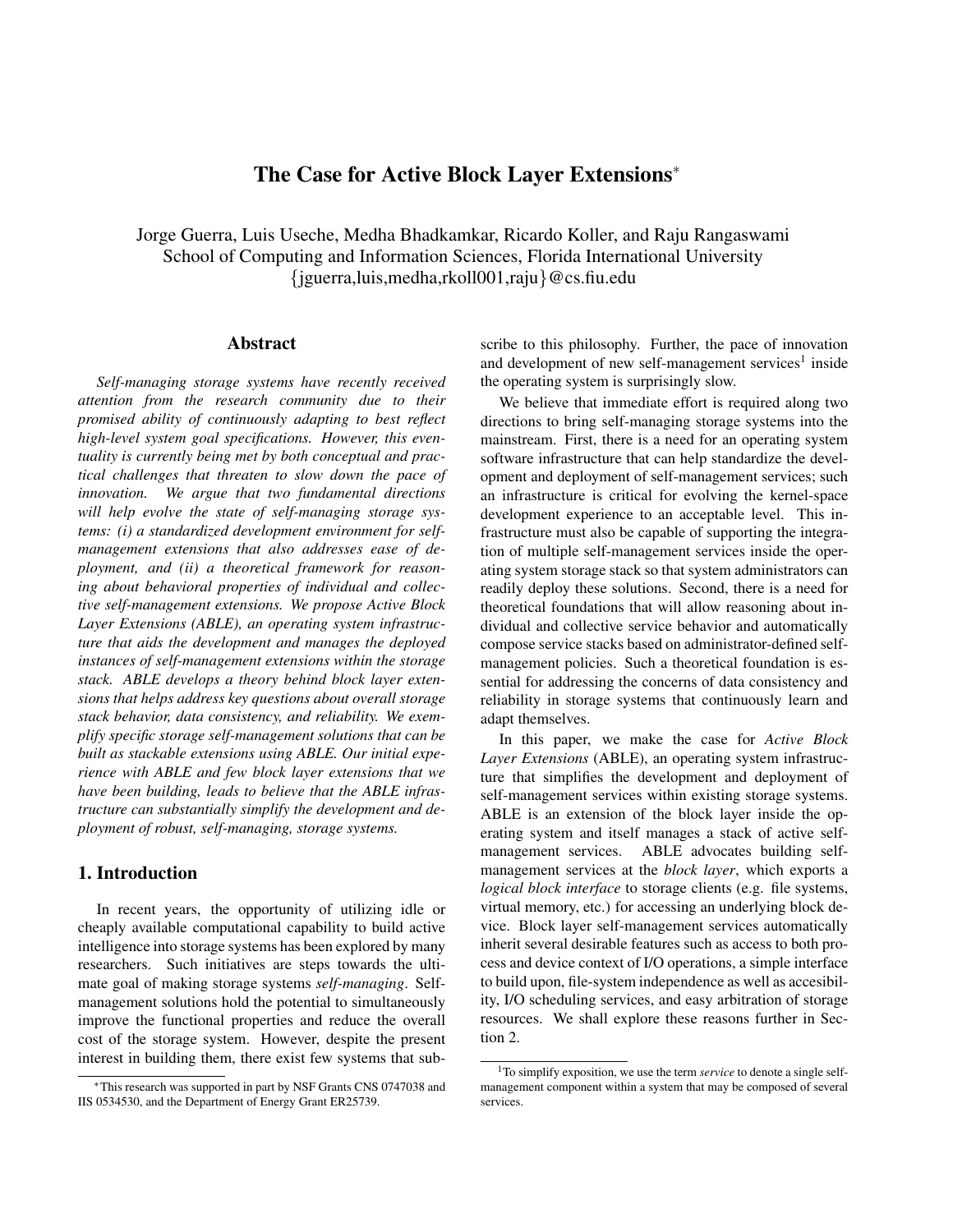While we advocate building self-management services at the block layer, it is important to clarify that by no means do we suggest that block layer implementations are sufficient or even appropriate for *every* optimization inside the storage stack. This is especially true for services that are strongly intertwined with the semantics of other layers. However, we do claim that a large set of storage self-management solutions can be implemented most conveniently at the block layer. Further, as we shall elaborate later, optimizations that specifically operate at the file system layer can leverage the ABLE software infrastructure in a straightforward way.

For the sake of perspective, we point out that the ABLE project is necessarily the product of experiences during the development of two block-layer self-management services [6, 37]. BORG [6] is a self-management service that automatically reorganizes on-disk data layout based on block layer access patterns to improve I/O performance. BORG identifies popular sequence of block accesses and copies them to a dedicated partition of the disk using layouts that best support their relative sequence of access. EXCES [37] is a self-management service that focuses on power conservation in storage systems. Specifically, it uses alternative low power storage devices (e.g. a compact flash storage device) as a persistent cache for frequently accessed disk blocks so that disk drives can be powered down for longer durations.

While these systems confirmed the positive effectiveness and efficiency of implementing intelligence at the block layer, in each case, the development experience was poor. Apart from the well-known pitfalls in kernel space development, the development task was additionally complicated because of the multiple control paths in I/O processing, ensuring consistency of data accessed during data movement, handling of non- page/block aligned I/Os, necessity to maintain persistent data structures, and many more, to realize what would appear as fairly simple tasks (e.g., copying a set of blocks from one drive location to another). An interesting observation, however, was that a significant portion of the non-functional complexity [9] could be encapsulated within a block layer infrastructure. Incidentally, these non-functional code fragments required deep understanding of I/O handling inside the kernel and were also the main source of bugs during development. Specifically, in the case of the BORG implementation, the significantly more complex 4069 out of the total 7168 lines of code (representing 56.8% of the code-base) could be encapsulated into ABLE infrastructure. For EXCES, these numbers were even higher - 2342 out of the total 2639 lines of code (representing 88.7%) could be factored into ABLE.

Apart from the development experience, we also noted that composing aggregate services (from a set of individual self-management services) raised a lot of questions that a system administrator may be ill-equipped to answer independently. The need for a theoretical framework that would allow modeling service behavior and analyzing the behavior of service aggregates was thus identified.

Our position is that developers and administrators who optimize storage systems currently share experiences similar to what was just described. We envision the ABLE project transforming into a concerted effort to address a critical infrastructure need. We present arguments in favor of the ABLE architectural and design decisions in the rest of this paper, elaborating on the key elements of the ABLE infrastructure as we go along. We also outline example ABLE services that we have either developed or which serve as candidates for future case studies.

# **2. Self-Management at the Block Layer**

Storage researchers have innovated at varied layers in the storage stack. In this section, we examine the suitability of each layer of the stack in building *self-management* solutions, in terms of information availability, solution generalizability, and implementation complexity.

**Virtual File System.** VFS layer improvements have access to process- and file- specific access information and to the VFS page cache. Further, improvements are independent of the actual file system implementation(s). The VFS layer already supports extensibility [32, 42]. However, for storage self-management solutions, the absence of device-specific information such as device status and block-level access attributes is a critical drawback. It precludes the majority of solutions that operate based primarily on block-level information (e.g., fault-tolerance [8, 39], data layout optimizations [12, 20], etc.).

**File System.** Innovations inside the file system have the unique advantage of having access to both file- and block- level access attributes. File system innovation has a long history, with classic contributions such as *cylinder groups* [24], *journaling* [19], and *log structuring* [31], to more recent contributions [11, 14, 15, 18, 21, 27, 38]. Unfortunately, file system optimizations are often not generalizable due to the varied designs and implementations. Differences of on-disk data format sometimes inherently restrict the adoption of new ideas [31]. Finally, detailed block-level attributes are often hidden behind the logical block interface (e.g., a RAID or NAS device).

**Block Layer.** The *block layer* provides access to a logical block address spaces. The block layer may internally map the single address space to several locally attached physical devices (e.g., software RAID), or to a set of remote SAN devices. We discuss the block layer in more detail shortly.

**Device Driver.** Device driver layer optimizations can minimize storage stack intrusion since it fully encapsulates a physical storage device. Modern storage systems, however, often use multiple physical devices in cooperation and self-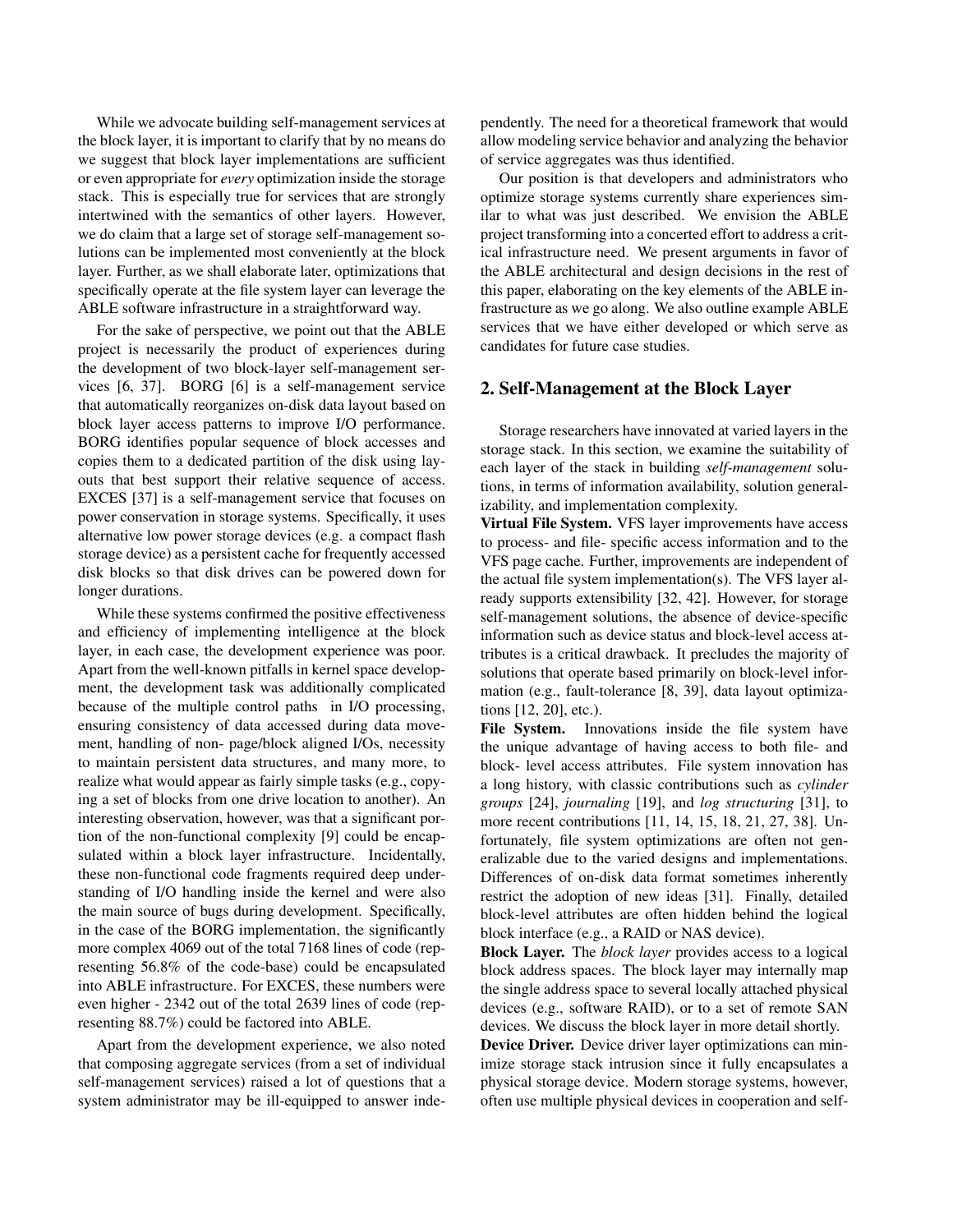management solutions typically require a global view of the device space. This inevitably requires some block layer context. Further, solutions at this layer must deal with I/O scheduler introduced shuffling of requests and lost process context due to being accessed primarily in interrupt context. These are substantial handicaps for self-management solutions that rely on having access to accurate request attributes and request patterns.

**RAID Controller.** Building some form of intelligence inside RAID controller firmware, has been advocated for more than a decade [25, 39]. However, solutions this down in the storage stack are limited by the same drawbacks as driver layer solutions. Further, despite the increase in their computational capability, RAID controllers are no match for the host, and may not be able to accommodate resource hungry self-management services.

**Disk Drive.** Modern disk drives contain a substantial amount of computational power and researchers have argued for intelligence inside the disk drive [1, 30]. Unfortunately, innovations "inside the drive" share the drawbacks of driver-based solutions when building self-management solutions. Further, an explicit change in the disk interface would be required to access I/O context information, a proposition that is at best hard to achieve.

# 2.1 The Block Layer Advantage

Our position is that the block layer is the appropriate location in the storage stack for a wide range of innovations.

In the case of stand-alone storage nodes, this layer is located between the file system and I/O scheduler layers. With more recent storage architectures, the location of block layer varies. For SAN [28] devices, the block layer encompasses the bottom layer at the initiator and the top layer of the target. For NAS [17] and object-based storage [26], this layer resides within the target's OS, as in stand-alone storage. Block layer implementations can leverage the following unique set of advantages:

**1. Access to system state.** Self-management solutions rely on sensing the system state continuously for information about the workload and the storage devices. The block layer has *temporal*, *process-level*, and *block-level* attributes for each block I/O request and also provides access to device state, including failed I/O operations and device failure. Software RAID infrastructure [10, 40] operate at the block layer for precisely this reason. Prior work on semanticallysmart disk systems [35] proposes techniques to additionally infer certain file-level attributes at this layer.

**2. A clean slate and a simple interface.** The block layer is a simple layer that maps logical block address spaces to storage devices. It exports a *device address space* consisting of *fixed size blocks* and adheres to the "block consistency contract" with upper layers which requires that a block being read must contain the exact same data that was last written to it. An advantage of a functionally simple layer is that arbitrarily complex self-management services can be built at this layer as long as they adhere to this simple interface and contract. Equally importantly, as we shall elaborate in subsequent sections, this simple interface allows us to argue about behavior and safety properties for stacked extensions of this layer.

**3. File system independence.** The block layer enables file system independent self-management solutions that can work with multiple heterogeneous file systems and mountpoints simultaneously, requiring no changes to file system implementations. This gains importance when we take into account the variety of designs and implementations of file systems.

**4. File system accessibility.** A block layer development infrastructure can be easily made available to the file system instance(s) above the block layer, by which file system layer innovations can tap into block layer support infrastructure. We elaborate this further in Section 3.2.

**5. I/O scheduler leverage.** Self-management services can generate their own I/O traffic. The additional I/O request traffic automatically leverages scheduling services such as request merging and ordering. This frees up the developer from such generic concerns of I/O handling, allowing her to focus instead on the functional aspects of the service.

**6. Control and arbitration of storage resources.** A block layer infrastructure can arbitrate access to the storage space on devices. Self-management services can request and use a dedicated storage partition, distinct from file system partitions as well as the partitions of other ABLE services.

### **3. The ABLE Infrastructure**

ABLE infrastructure development is motivated by two high-level goals: *(i)* evolve the block layer development experience and reduce developer error during the construction of self-management services; and *(ii)* develop a reasoning engine that will analyze individual and collective service behaviors, and automatically compose service stacks to reflect administrator-defined self-management policies. To address the first goal, ABLE must provide core primitives that simplify both basic (e.g., registering a new service into the stack, requesting memory) and complex (e.g., blocklevel I/O manipulation, workload summarization) tasks that service developers must accomplish. The primitives should also include simplified interfaces to access the dynamic kernel state (e.g., device status, I/O operation status, etc.). To address the second goal, ABLE must obtain information about each service during registration, and reason about its impact on the service stack, in order to make deployment decisions based both on the system state and administratordefined self-management policies.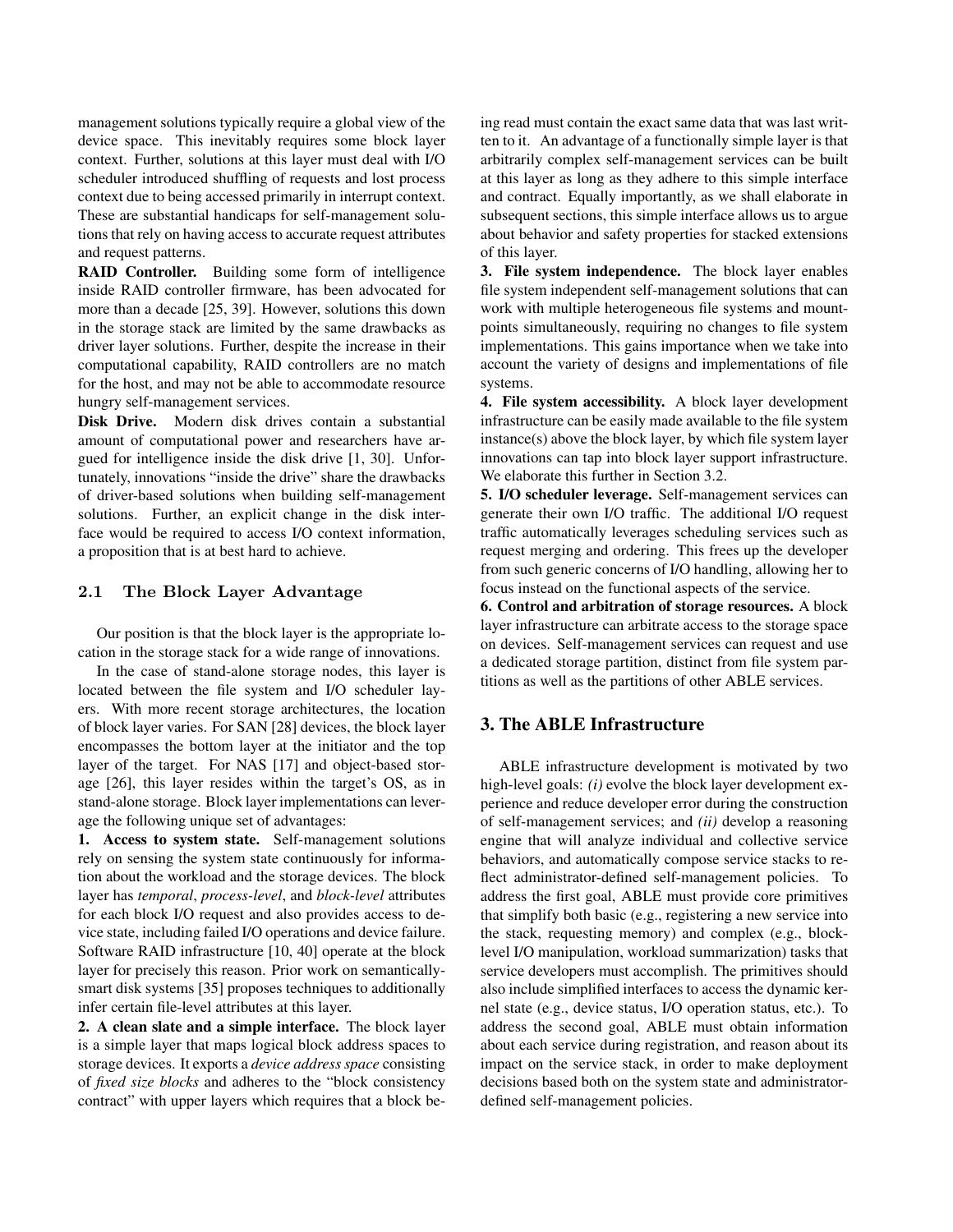#### 3.1 ABLE Architecture and Design



**Figure 1. The ABLE architecture. Arrows represent control flow.**

Figure 1 presents the architecture of ABLE, designed as an extension of the block layer in the storage stack. Our design for ABLE includes four major components. ABLE's interaction with other layers is handled by the *I/O Router* component. Particularly, the *I/O Router* analyzes each block I/O request and routes it through the individual services in the *Service Stack* component, based on the attributes of the I/O request and service descriptions. Each service processes I/Os routed to it; such processing may include accessing *ABLE Primitives* that facilitate service development. The ABLE primitives in turn interact with the *Reasoning Engine* to manage the stack correctly.

After a service finishes processing an I/O request, it registers an I/O completion handler and returns control to the I/O router which decides the next service to route the I/O to. If none, the request continues on to the I/O scheduler. Upon completion, the I/O router invokes the I/O completion handlers of individual services in the reverse order of their invocation during the forward path, finally invoking the the handler of the upper layer. Next we present a detailed description of each component.

**Service Stack.** The service stack constitutes the stack of the currently deployed, active, self-management services. The *Workload Accessor* service is part of the ABLE core infrastructure that is always deployed and provides input to the *Workload Profiler* sub-component of the ABLE primitives. Other services are stacked according to rules that we describe in Section 4. Each service has an input and an output *domain* of operation; the *input domain* specifies the devices and block address ranges that the service operates upon, while the *output domain* specifies corresponding information for outgoing block I/O requests after they are processed by the service. The domain specification of a ser-

| <b>Sub-Component</b>    | <b>Interface</b>               |
|-------------------------|--------------------------------|
| I/O Library             | copy_blocks, reorganize_chunk, |
|                         | gather_blocks, scatter_blocks  |
| Workload Profiler       | set/get_request_information,   |
|                         | page_accessed,                 |
|                         | get_popular_pages              |
| <b>Resource Manager</b> | qet_service_resource_usage,    |
|                         | alloc/free_mem,                |
|                         | alloc/free_mem_persistent      |
| Device Manager          | get_device_characteristics,    |
|                         | get_device_state,              |
|                         | alloc/free_simulated_disk      |
| Service Registrar       | [un]register_service           |
| Service Profiler        | avg_service_processing_time,   |
|                         | avg_generated_IOs              |

**Table 1. Incomplete list of the ABLE primitives.**

vice aids in determining service stack behavior.

**I/O Router.** The I/O router is the central component of ABLE that manages interaction with other layers in the storage stack as well as the internal routing of I/O requests and I/O completion events between services in the ABLE service stack. For each I/O request made by storage clients, the I/O router checks if its destination matches the input domain of individual services in the stack in top-down order. If yes, the I/O handler for the service is invoked. It is important to note that additional I/Os may be generated by a service, in which case the router will route such I/Os and I/O completion events only via the generating service and the services stacked below it.

**Reasoning Engine.** In a typical usage, the system administrator will use the ABLE infrastructure to deploy multiple self-management services that may be written by independent developers. Apart from choosing which services to deploy, he will specify high-level self-management policies. This component of ABLE software infrastructure provides reasoning primitives for automatically analyzing and composing service stacks to reflect administrator-defined selfmanagement policies, based on the properties and operational domains of individual services (see Section 4).

**ABLE Primitives.** The ABLE primitives provide core support infrastructure for ABLE service development and administration. Table 1 lists a partial set of ABLE primitives interface, categorized based on its six sub-components. The *I/O library* facilitates service development with a set of library functions for commonly performed block I/O tasks. Some of these functions generate new I/O requests, which are handled by the I/O Router and considered as issued by the caller service. The *Workload Profiler* manages information about the requests being produced by the system and services. This data can be utilized by individual services and other components for decision making. In a similar way, the *Service Profiler* keeps track of service resource usage and other statistics, which can be used by the *Reasoning Engine* to infer changes in the system and take necessary ac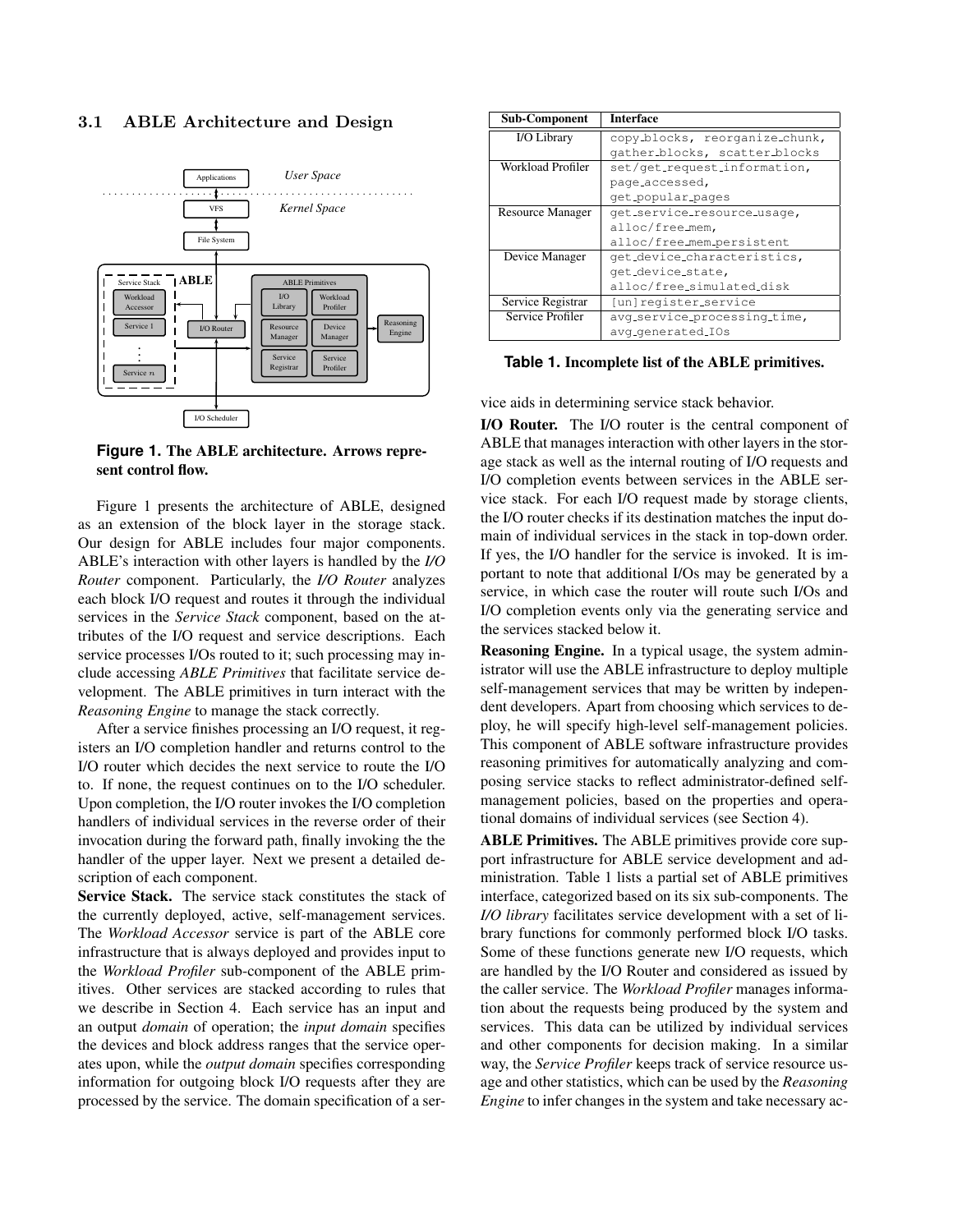tion based on system goals, and can also be used directly for guiding manual administration.

The *Service Registrar* handles service registration and deregistration. When a request for service insertion is received by the registrar, *Reasoning Engine* primitives are invoked to determine its position in the stack. Subsequent actions ensure that the new service is successfully incorporated it into the system, including service variables initialization, loading of persistent metadata, and marking the service as usable. The *Resource Manager* provides primitives to allocate resources from the system. Allocations can be either persistent or not. For instance, the resource manager contains two sets of primitives that handle memory management for non-persistent and persistent memory allocation requests made by services. Synchronization policies for persistent memory in ABLE extend those proposed in the Violin project [13]. The *Device Manager* controls allocation of storage resources so services can request and independently manage storage space, both *real* and *simulated* (for testing purposes). It also tracks information regarding the state and current usage of both physical and virtual devices. Individual services may choose to vary their behavior based on the state of a device; for example, a service may want to redirect the request to an alternate device if the hard drive is turned off or unavailable [37].

### 3.2 ABLE and File Systems

The ABLE infrastructure can also aid file system layer optimizations in a straightforward manner. Particularly, file system extensions can readily leverage the I/O library, workload profiler, and resource manager sub-components of the ABLE primitives to simplify their development. Requests generated due to invocations of the I/O library API are handled by the I/O router in the same fashion as I/Os generated directly within the file system. Further, complex file system optimizations can go the extra mile and isolate block-level concerns within an ABLE service. To illustrate, recent abstractions that aid reliability and performance in file systems (e.g., I/O shepherding [18], patches [14]), can largely be encapsulated as ABLE services, thus creating a generalized capability inside the OS that other file system implementations as well as other storage clients (e.g., databases, virtual memory, etc.) could then leverage.

# **4. A Theory of ABLE Services**

This section describes a preliminary theory of block layer services that was developed with the goal of improving our understanding of individual block layer services and their interoperation. We envision that this theory will be refined based on our experiences with applying the theory to actual implementations of block layer services and service

stacks. We propose two taxonomies for classifying block layer services. The first categorization is based on *service property*, and specifies five properties for services, based on their influence on block I/O traffic:

*I. Accessor:* merely observes block I/O traffic, but does not modify it in any way.

*II. Mutator:* may modify the contents of a block, but does not change the target location of the block request or create any new block requests.

*III. Generator:* may create new block I/O requests internally but does not modify the original block requests.

*IV. Indirector:* may modify the target location of the block I/O request, but does not modify its contents.

*V. Shuffler:* may change the order of the requests issued, but does not otherwise modify requests.

Of the above, the *accessor* can be considered the **least privileged**, and the *shuffler*, the **most privileged** property. This taxonomy dictates the *class* assignment for services that satisfy a specific property. If service satisfies multiple service properties, its *effective class* is that of its most privileged one. For instance, if a service satisfies both *mutator* and *indirector* properties, its effective class is *indirector*.

The second axis of categorization is the *service goal*, which represents the primary objective of the service. Example of service goals include performance, reliability, and power conservation. These are defined by the developer, and later prioritized by the administrator.

When stacking ABLE services, the central issue is the direction of control and data flow between stacked services. Choosing an alternate stacking order may change the behavior of the storage system. Consider an accessor service that merely sends new versions of blocks to a remote logging server and a mutator service that modifies block contents. Changing the stacking order of these services changes what gets logged. A fundamental question then is: *Are there rules-of-thumb that can be used for stacking services to obtain a specified overall behavior?*

### 4.1 Coarse-grained Service Stacking

The *block consistency contract* requires that each block that is read through the ABLE layer contains the exact same data that was last written to it. This contract dictates safety in implementation of each class of service properties. The accessor property is safe by definition. A mutator service must ensure that each mutation of block written is a reversible; it must restore the original contents upon a read operation. A generator does not modify the original block but can issue additional write requests that change the device state; it must ensure to not overwrite blocks that are owned by upper layer entities or other ABLE services. The indirector must additionally ensure data consistency in the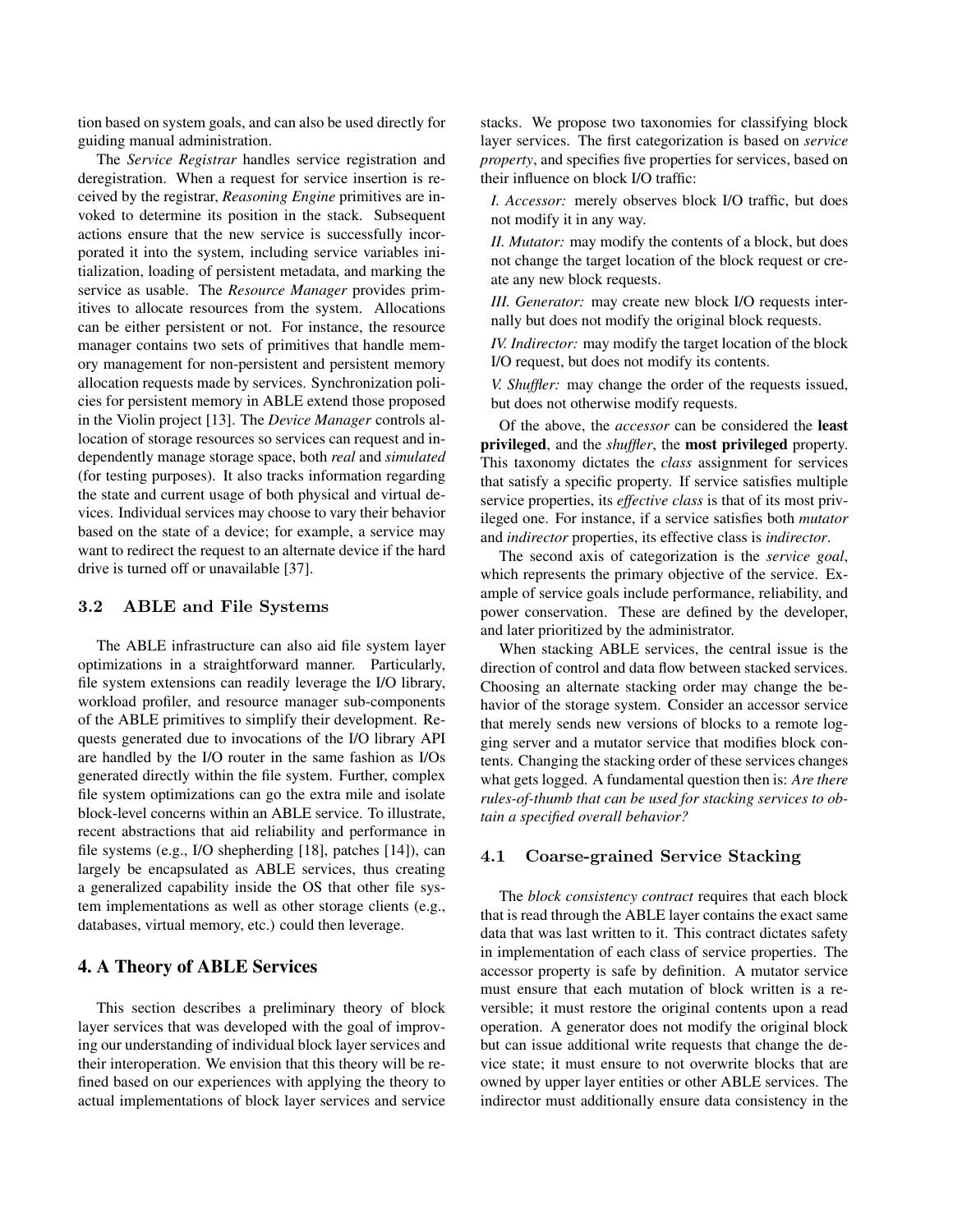presence of multiple target locations for a single block. Finally, shufflers must ensure that they only change the order of requests that address different blocks.

We suggest a coarse-grained stacking order among service classes as accessor, mutator, generator, indirector and shuffler in top-down order. Since accessors do not modify requests at all, they get access to all requests, including the data of write requests first. Mutators simply mutate data without changing other attributes, justifying their relative priority over the lower layers. Generators do not modify the original block requests but may create additional I/O traffic. Indirectors are more invasive in that they may modify the target location of any block I/O request, including those created generators. Finally, shufflers must be placed last since their primary function is reordering requests issued to lower layers which must not be thwarted by a subsequent indirection operation. The I/O scheduler layer (below the block layer) is a shuffler, per ABLE terminology.

### 4.2 Fine-grained Service Stacking

The coarse-grained stacking theory described above is limited to services with non-overlapping classes. Further, the impact of overlapping service domains is not addressed. For accessor, mutator, and shuffler services, the input and output domains are identical.

Determining the ordering between services in the same class is complex. We propose preliminary rules for stacking based on the input and output domains of services, further guided by administrator-defined system goals such as performance, reliability, etc. Let  $I(X)$  and  $O(X)$  be the input and output domains of service  $X$ , and let  $A$  and  $B$  be pair of generator or indirector services.

**Rule 1**: If  $I(A) = O(B)$  and  $I(B) = O(A)$ , then the service lower in the stack will dominate the overall behavior. **Rule 2**: If  $I(A) \cap O(B) = \emptyset$  and  $I(B) = O(A)$ , then B dominates A regardless of the stacking order.

**Rule 3:** If  $I(A) \cap O(B) = \emptyset \wedge I(B) \cap O(A) = \emptyset$ , then the service at the top will dominate.

ABLE can use such rules to stack services to best reflect administrator-specified goals whenever the coarse-grained rules are not sufficient. For example, consider a power conservation service that caches "popular" requests to a flash device (EXCES [37]) and a performance-optimizing service that reorganizes the layout according to application access patterns (BORG [6]). If both have matching input and output domains, Rule 1 is applied and they are stacked according to the system goal defined by the administrator.

#### 4.3 Example ABLE Services

We now briefly describe four potential ABLE services along the four axes of self-management as outlined by Kephart et al. [22] and which are substantially diverse in their operation. We have implemented two of the services described below, BORG [6] and EXCES [37].

#### **Self-optimization: Online Block Reorganization**

BORG is an ABLE service that reorganizes block data layout on a separate disk partition in their relative sequence of access, based on the observed I/O workload. This optimization lowers I/O access times by reducing rotational and seek delays. This service has three service properties: accessor, since it tracks I/O requests to deduce patterns, generator, since it creates new block I/O requests to copy data to the optimized partition; and indirector, since it may redirect I/O requests to the optimized partition.

#### **Self-healing: Continuous Data Protection**

Data loss due to disk failure and user errors (e.g., unintentional deletion) is common. An ABLE service for continuous data protection could improve failure response by making new block versions upon each block write and sending them over the network to a remote logging server, which would be accessed in the event of failure (e.g., reconstruction of a RAID drive). This service would have only access the block I/O and send some information over the network, thus it has the accessor property. It is not a generator since it does not create any local disk block requests.

#### **Self-configuration: Adaptive Indirection**

EXCES, an ABLE service, caches frequently accessed disk blocks and buffers all writes to a less power hungry device like a compact flash. It redirects block requests to the lowpower device if at all possible and shutdown the disk drive during the longer idle periods, thus reducing power consumption. Similar to BORG, EXCES is an accessor, generator, and indirector.

### **Self-protection: Block Encryption**

A block level encryption service would allow data to be accessed only by authorized users, which would solve possible security concerns regarding data privacy when a laptop is stolen, because the data would be unreadable unless a disk-access password is supplied. This would have the mutator service property, since only the contents of the request are modified.

### **5. Related Work**

The ABLE project finds motivation in several proposals on self-managing systems, notably early work on extensible and self-managing operating systems [5, 34], the HP Self-managing Storage project [2, 3], the IBM autonomic computing [22], and the CMU Self-∗ storage systems proposal [16]. For brevity, we employ a coarse categorization of related work as follows.

**Extensible file systems.** Extensible file system have been advocated since the early 90's [32]. While complementary to ABLE in general, they do share some architectural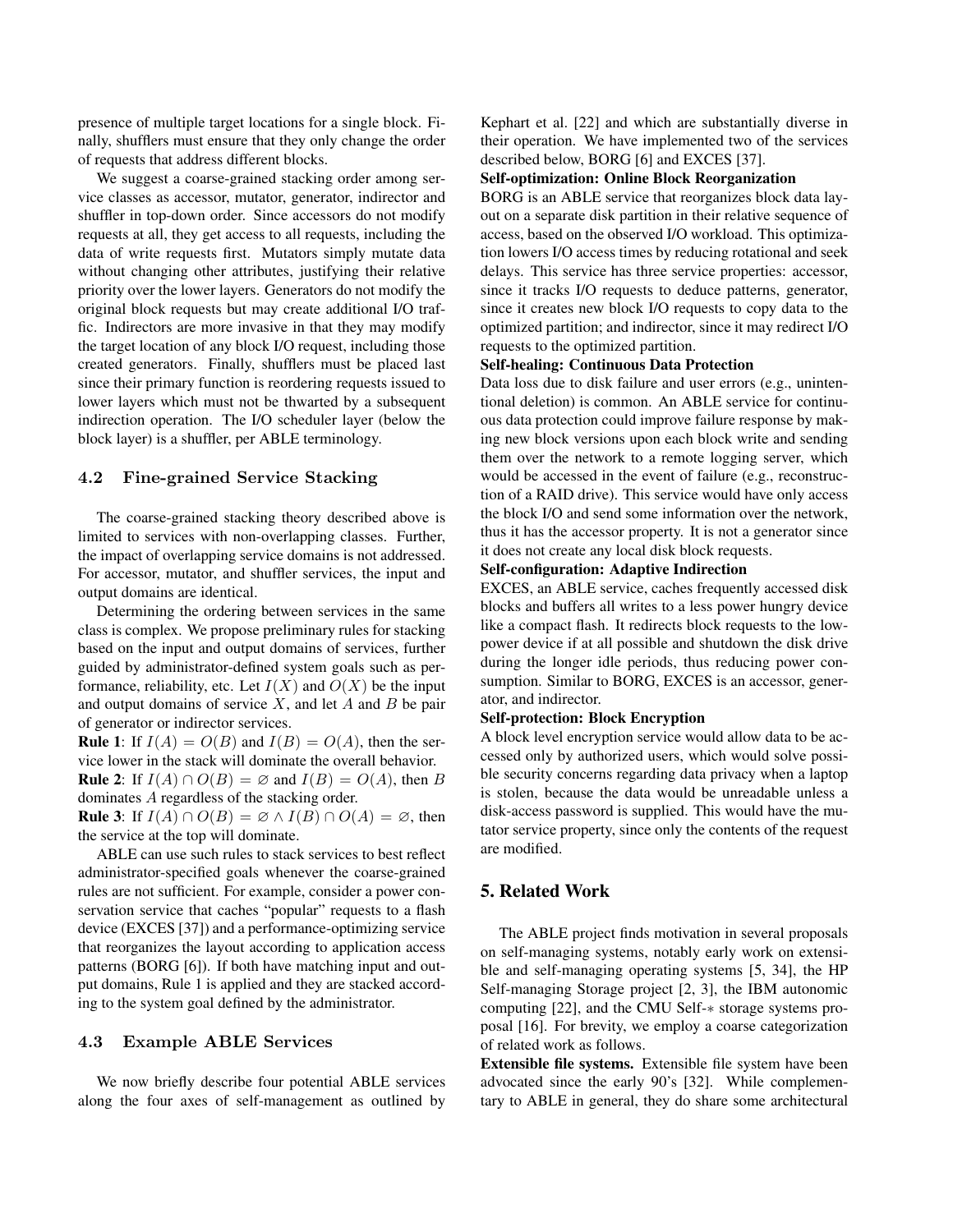and design commonalities. Specifically, stackable vnode extensions [32] motivate stackable block layer services in ABLE, both allowing seamless extension of the storage stack. Zadok et al.'s work on WrapFS [41] is perhaps the most similar in philosophy to ABLE, where they advocate writing file system extensions as kernel modules and providing a rich support infrastructure.

**FS/block-layer co-extensions.** Researchers have proposed utilizing inferred or augmented FS information inside storage systems [35], and augmented block level information inside storage clients such as file systems and databases [7, 11, 33]. ABLE can aid in the development of both classes of systems, providing a complete infrastructure for developing systems of the former class as ABLE services. It can also provide partial infrastructure support to the latter class of solutions, whereby these solutions can leverage the ABLE library and resource management primitives.

**Block layer virtualization.** There is abundant work on block layer virtualization, each of which helps motivate an ABLE like infrastructure.

RAIDframe [40] is an early block layer framework that enabled rapid prototyping of various RAID configurations by allowing easy combination of encoding and mapping primitives. More recently, researchers have proposed automatic generation of RAID configurations based on highlevel specifications of workload and deliverables [4].

Several efforts from the open source community (md [10], GEOM [36], Vinum [23] and EVMS [29]) and from industry players (HP Openview, EMC Enginuity, Symantec/Veritas Volume Manager, and NetApp FlexVol) address block layer virtualization. Typically, these systems only allow the administrator to choose from one of a few pre-existing virtualized configurations (e.g., mapping devices to a logical space and setting up RAID levels). None provide the mechanisms to create arbitrary functionality within commodity storage systems.

Of the open source initiatives, the GEOM block layer infrastructure is most similar to ABLE. GEOM classes can perform transformations on I/O requests passing through the block layer, like ABLE services. However, GEOM provides block layer development support for its classes or any libraries that simplify block layer operations. ABLE is substantially more ambitious in this regard, going beyond block layer support infrastructure to automatically composing services in the ABLE stack and providing a suite of tools that will aid both developers and system administrators.

Among academic initiatives, the recent Violin project [13] resembles ABLE in spirit. It proposes a mechanism for block layer interposition that enables storage virtualization by means of a hierarchy of extensions. While we believe that the Violin project is a step in the right direction, it still leaves a wide chasm to cross for both the developer and the system administrator. Developers must still implement basic block-level I/O primitives themselves (such as indirection, replication, etc.), thereby leaving significant room for developer error. ABLE substantially enhances the developer experience with the many features of its core infrastructure and supporting tools. Further, Violin lacks a theory for analyzing service behavior nor does it support automation of storage stack management. Administrators must manually consider various possibilities, reason behavior, and configure their storage systems from scratch.

# **6. Conclusions**

Self-managing stores are a critical next step in the evolution of complex, large-scale storage systems. However, there is a lack of systems infrastructure that can help enable timely development and wide deployment of such solutions. This study makes the case for ABLE, an operating system infrastructure that simplifies the development and deployment of self-management services within storage systems. ABLE attempts to address two key challenges comprehensively - developing a support infrastructure within the operating system that can speed up development and simplify deployment of block layer services, and developing a theory of block layer service behavior and interoperation. As shown with examples, ABLE can provide support for selfmanagement extensions that improve performance, security, reliability, and power management.

Our work on ABLE has just begun. Substantial work remains to be done in better defining the scope of optimizations that can benefit from ABLE, refining the ABLE primitives, further developing the theory of block layer services, and evaluating ABLE's effectiveness in simplifying and speeding up service development and deployment. We intend to create an open-source initiative for the ABLE project that we hope will benefit from the feedback and participation of the research and open-source communities.

#### **References**

- [1] A. Acharya, M. Uysal, and J. Saltz. Active Disks: Programming Model, Algoritms and Evaluation. *Proc. ACM ASP-LOS*, October 1998.
- [2] G. A. Alvarez, E. Borowsky, S. Go, T. H. Romer, R. Becker-Szendy, R. Golding, A. Merchant, M. Spasojevic, A. Veitch, and J. Wilkes. Minerva: An Automated Resource Provisioning Tool for Large-scale Storage Systems. *ACM Transactions on Computer Systems*, 19(4):483–518, 2001.
- [3] E. Anderson, M. Hobbs, K. Keeton, S. Spence, M. Uysal, and A. Veitch. Hippodrome: Running Circles Around Storage Administration. *USENIX Conference on File and Storage Technologies*, January 2002.